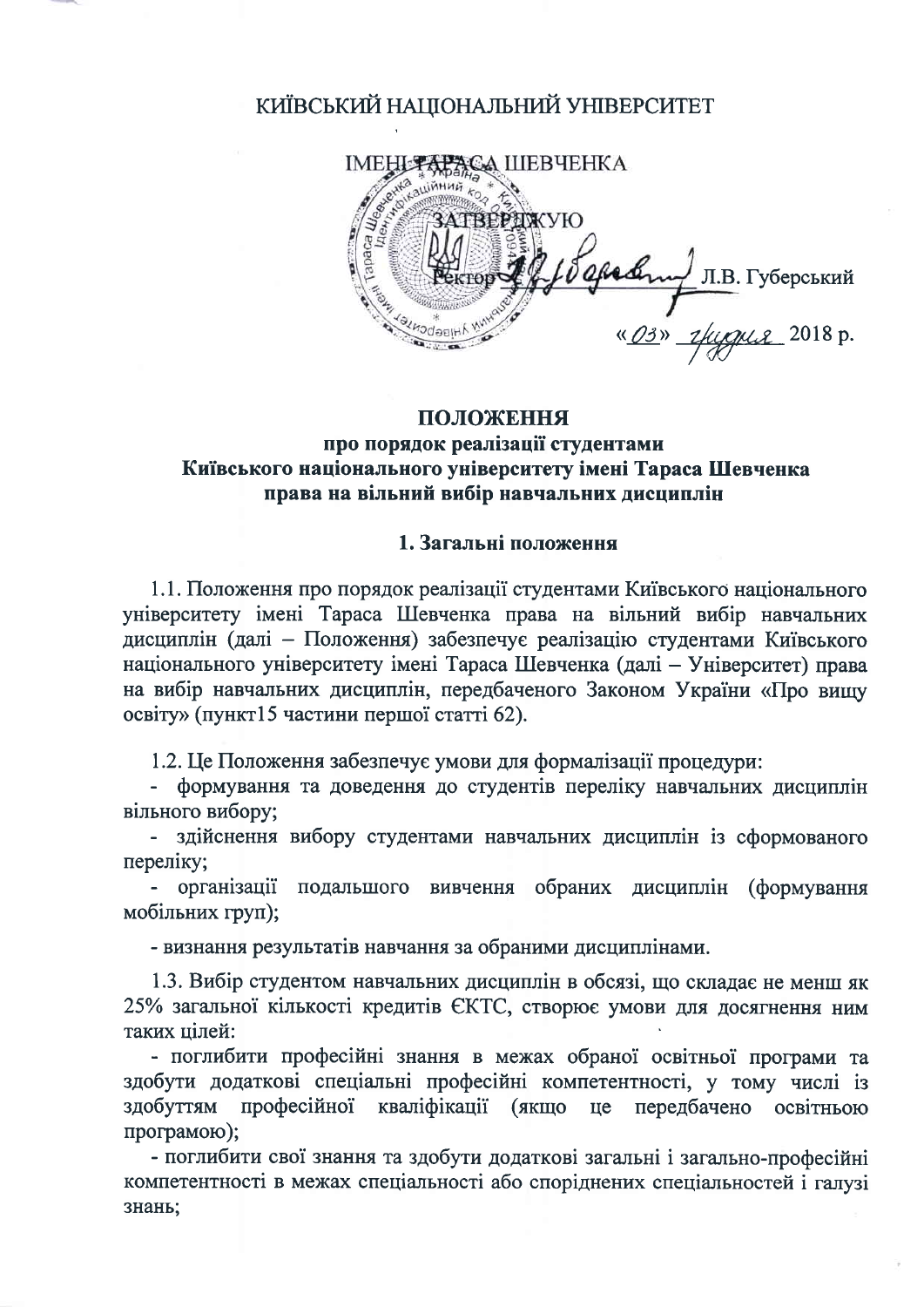- ознайомитись із сучасним рівнем наукових досліджень у інших галузях знань та розширити або поглибити результати навчання за загальними компентностями.

1.4. Дія цього Положення поширюється на здобувачів освіти, які вступили на навчання, починаючи з 1 вересня 2015 року, і навчаються за освітніми програмами, укладеними із урахуванням вимог Закону України «Про вищу освіту», наказу МОН України від 26 січня 2015 року №47 «Про особливості формування навчальних планів на 2015/2016 навчальний рік», Положення про організацію освітнього процесу у Київському національному університеті імені Тараса Шевченка (схвалене рішенням Вченої Ради Київського національного університету імені Тараса Шевченка від 07 травня 2018 року і введене в дію наказом від 31.08.2018 р. за №716-32).

Курсанти, студенти і слухачі, які вступили на навчання на місця державного замовлення Міністерства оборони України або Управління державної охорони України, правом вільного вибору навчальних дисциплін скористалися в момент вступу на відповідні освітні програми, за якими спеціалізована складова підготовки (в обсягах, затверджених Міністерством оборони України або Управлінням державної охорони України) формується за рахунок варіативної частини програми.

## 2. Методичне забезпечення організації вибору студентом навчальних дисциплін та регуляторні заходи

2.1. Університет несе відповідальність за якість викладання і належне методичне забезпечення освітніх компонентів, які пропонуються студентам для реалізації ними права вільного вибору. На вибір студентам пропонуються виключно дисципліни, робочі навчальні програми яких були розроблені відповідно до вимог Закону України «Про вищу освіту», пройшли у встановленому в Університеті порядку процедури рецензування і експертного оцінювання, та затверджені у складі навчальних планів та/або внесені до Каталогу курсів Київського національного університету імені Тараса Шевченка.

До затвердження Положення про Каталог курсів Київського національного університету імені Тараса Шевченка та його формування цим вимогам відповідають винятково навчальні дисципліни, включені до затверджених у 2015 році і наступних роках навчальних планів.

Навчальні плани, затверджені у 2014 році і раніше, розроблені на іншій методичній основі і включені до них дисципліни студентам не пропонуються.

2.2. Відповідно до сформульованих у п.1.3 цілей студенту пропонуються варіанти вибору дисциплін:

2.2.1. З варіативної складової навчального плану програми, на якій студент навчається:

2.2.1.1 спеціалізований (профільований) блок (пакет) дисциплін, який включає переважно фахові дисципліни, що визначають спеціалізовану підготовку студента в межах обраної освітньої програми, спрямований на поліпшення здатності студента до працевлаштування за обраним фахом. Досягнення, передбачені за блоком (пакетом)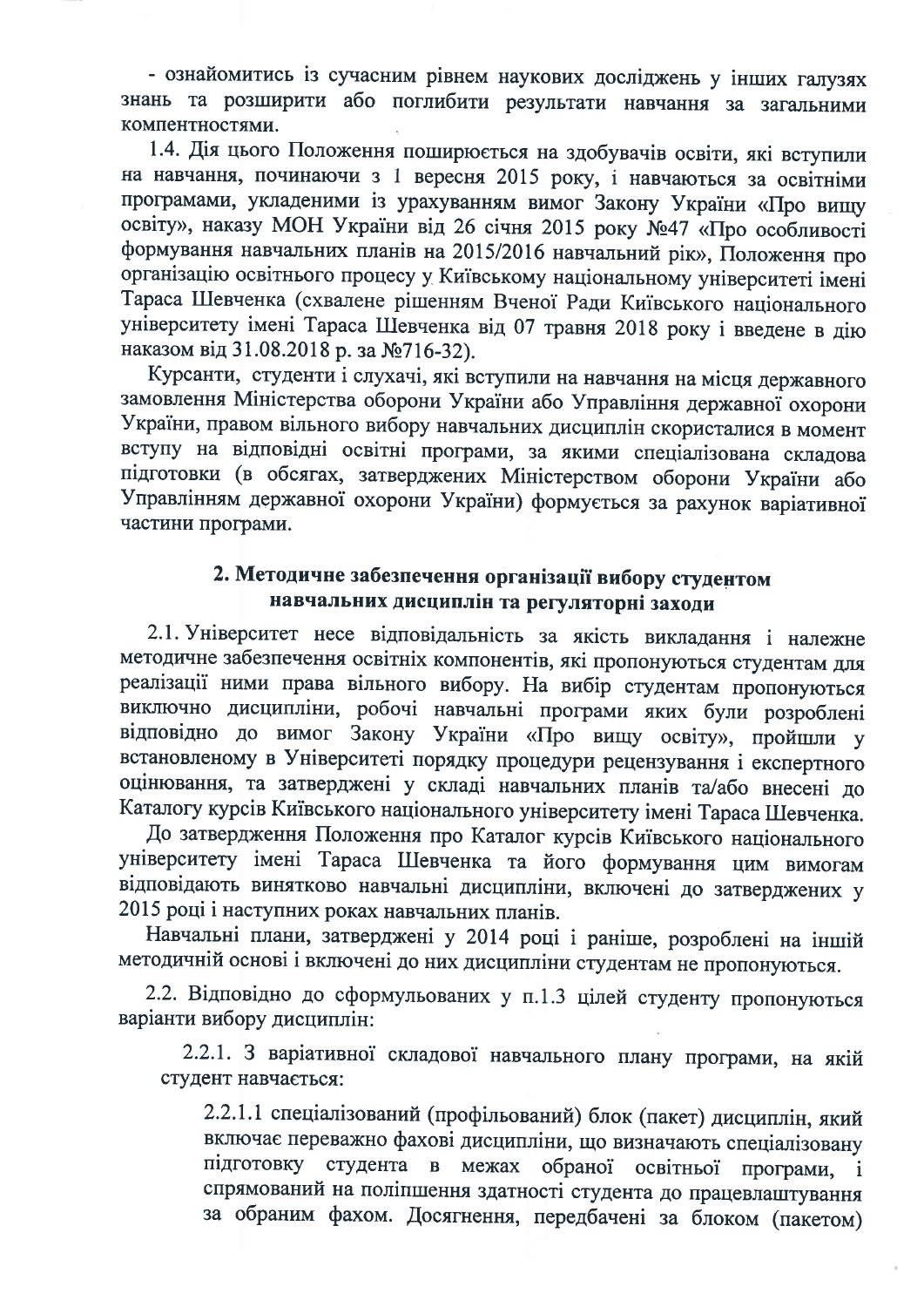результатів навчання на визначеному рівні, можуть бути підставою лля рішення екзаменаційної комісії про присвоєння студенту професійної (додаткової) кваліфікації, у тому числі із врученням сертифіката (якщо це передбачено програмою). Якщо студент обрав спеціалізований (профільований) блок (пакет), він має прослухати всі дисципліни, що включені до цього блоку (пакета).

Примітка: випадку вибору студентом спеціалізованого  $\overline{\mathbf{y}}$ (профільованого) блоку (пакета) дисциплін із навчального плану іншої освітньої програми, передбачена його основним навчальним планом і програмою, професійна (додаткова) кваліфікація йому не присвоюється.

2.2.1.2 одночасний вибір вказаної кількості дисциплін із пакета, який включає переважно фахові (для обраної освітньої програми) дисципліни, що дозволяє досягнути поглибленого рівня знань і вмінь в окремих розділах майбутнього фаху. Як правило, присвоєння професійної (додаткової) кваліфікації в результаті такого вибору не передбачається навіть в межах тієї самої освітньої програми.

2.2.1.3 одна дисципліна із переліку (студенту пропонується на семестр перелік із кількох дисциплін, із яких він обирає одну).

2.2.2. Із блоку дисциплін навчального плану іншої освітньої програми того ж освітнього рівня. У випадку вибору студентом спеціалізованого (профільованого) блоку (пакета) дисциплін із навчального плану іншої спеціальності (освітньої програми), передбачена його основним навчальним планом і програмою, професійна (додаткова) кваліфікація йому не присвою сться.

2.2.3. Із блоку обов'язкових дисциплін іншої освітньої програми того ж освітнього рівня.

2.2.4. Із блоку дисциплін навчального плану іншої освітньої програми іншого освітнього рівня. При цьому присвоєння будь-яких додаткових кваліфікацій не відбувається. Необхідною умовою є погодження декана/ директора факультету/ інституту, на якому навчається студент - якщо обрано дисципліну нижчого освітнього рівня, або декана/ директора факультету/ інституту, на якому реалізується навчальна програма, із якої обрано дисципліну (дисципліни) вищого освітнього рівня.

2.2.5. Із блоку обов'язкових дисциплін іншої освітньої програми іншого освітнього рівня. Необхідною умовою є погодження декана/ директора факультету/ інституту, на якому навчається студент - якщо обрано дисципліну нижчого освітнього рівня, або декана/ директора факультету/ інституту, на якому реалізується навчальна програма, із якої обрано дисципліну (дисципліни) вищого освітнього рівня.

2.2.6. Із Каталогу курсів. Вибір здійснюється у порядку, передбаченому у Положенні про Каталог курсів.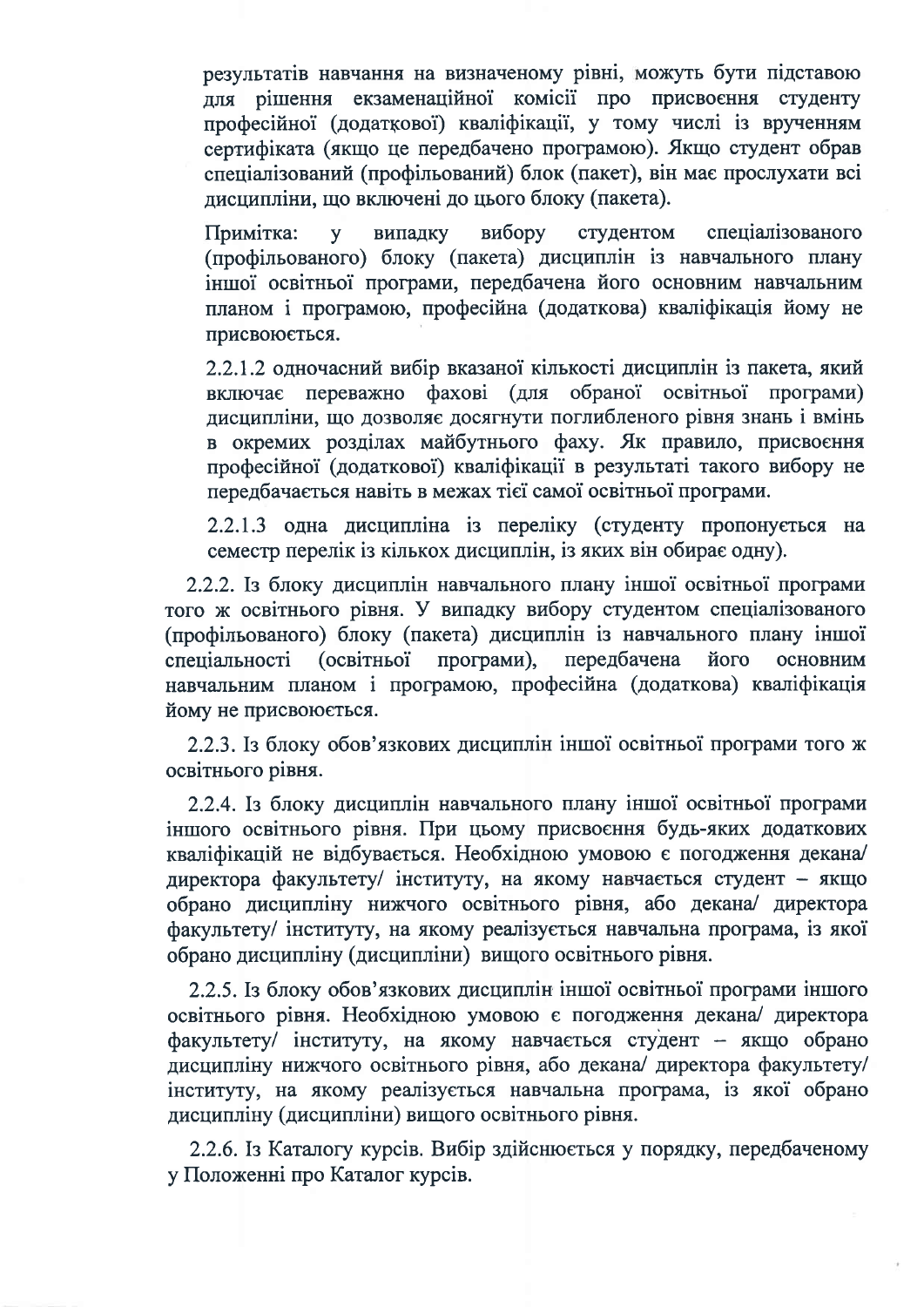2.2.7. Навчальних дисциплін в іншому закладі вищої освіти за умов реалізації студентом права на академічну мобільність.

2.3. Студентові може бути відмовлено у реалізації його вибору і запропоновано здійснити новий вибір у таких випадках:

2.3.1 якщо кількість студентів, які обрали навчальну дисципліну чи блок (пакет) навчальних дисциплін, перевищує максимальну чисельність, встановлену відповідним факультетом/ інститутом, комітетом програми, кафедрою. У цьому випадку перевага, насамперед, надається студентам, які навчаються за тією ж програмою, на тому ж факультеті/ в інституті, а потім тим студентам, які зафіксували свій вибір раніше;

2.3.2 якщо кількість студентів, які обрали блок навчальних дисциплін  $(n.n.2.2.1.1)$  є меншою за встановлені в Університеті мінімуми: 10 осіб – за ОР «Молодший бакалавр», ОР «Бакалавр», 7 осіб - за ОР «Магістр», 3 особи - за освітньо-науковим рівнем доктора філософії;

2.3.3 якщо кількість студентів, які здійснили одночасний вибір вказаної кількості дисциплін із пакета освітньої програми, на якій навчаються (п.п.2.2.1.2), є меншою ніж 20 осіб за ОР «Молодший бакалавр», ОР «Бакалавр», 15 осіб - за ОР «Магістр» та освітньо-науковим рівнем доктора філософії;

2.3.4 якщо кількість студентів, які обрали одну дисципліну із переліку вільного вибору студента (п.п. 2.2.1.3), є меншою ніж 25 осіб. Ці ж вимоги поширюються на студентів, які скористалися правом вибору навчальних дисциплін із інших освітніх програм (п.п. 2.2.2-2.2.5), якщо відповідні навчальні групи на цих програмах не були сформовані раніше на інших підставах;

2.3.5 якщо наслідком вибору навчальної дисципліни є передбачувано недостатня для присвоєння академічної кваліфікації кількість кредитів відповідного освітнього рівня (п.п. 2.2.4-2.2.5, 2.2.7);

2.3.6 якщо наслідком вибору навчальної дисципліни є перевищення встановленого максимуму кількості навчальних дисциплін, які студент може опановувати одночасно та/ або кількості підсумкових (семестрових) форм контролю;

2.3.7. якщо наслідком вибору навчальної дисципліни передбачається академічної заборгованості у зв'язку із відсутністю формування необхідного рівня вхідних знань та вмінь (п.п. 2.2.2-2.2.5).

Примітки: 1) обмеження, передбачені п.п. 2.3.2-2.3.4, не поширюються на ті види навчального навантаження студента, за якими передбачене виконання лише індивідуальних завдань - виробничих практик і курсових робіт/проектів; 2) обмеження, передбачені п.п. 2.3.2, не поширюються ті випадки, коли певний спеціалізований (профільований) блок (пакет) дисциплін обрали всі студенти, які навчаються за вказаною програмою.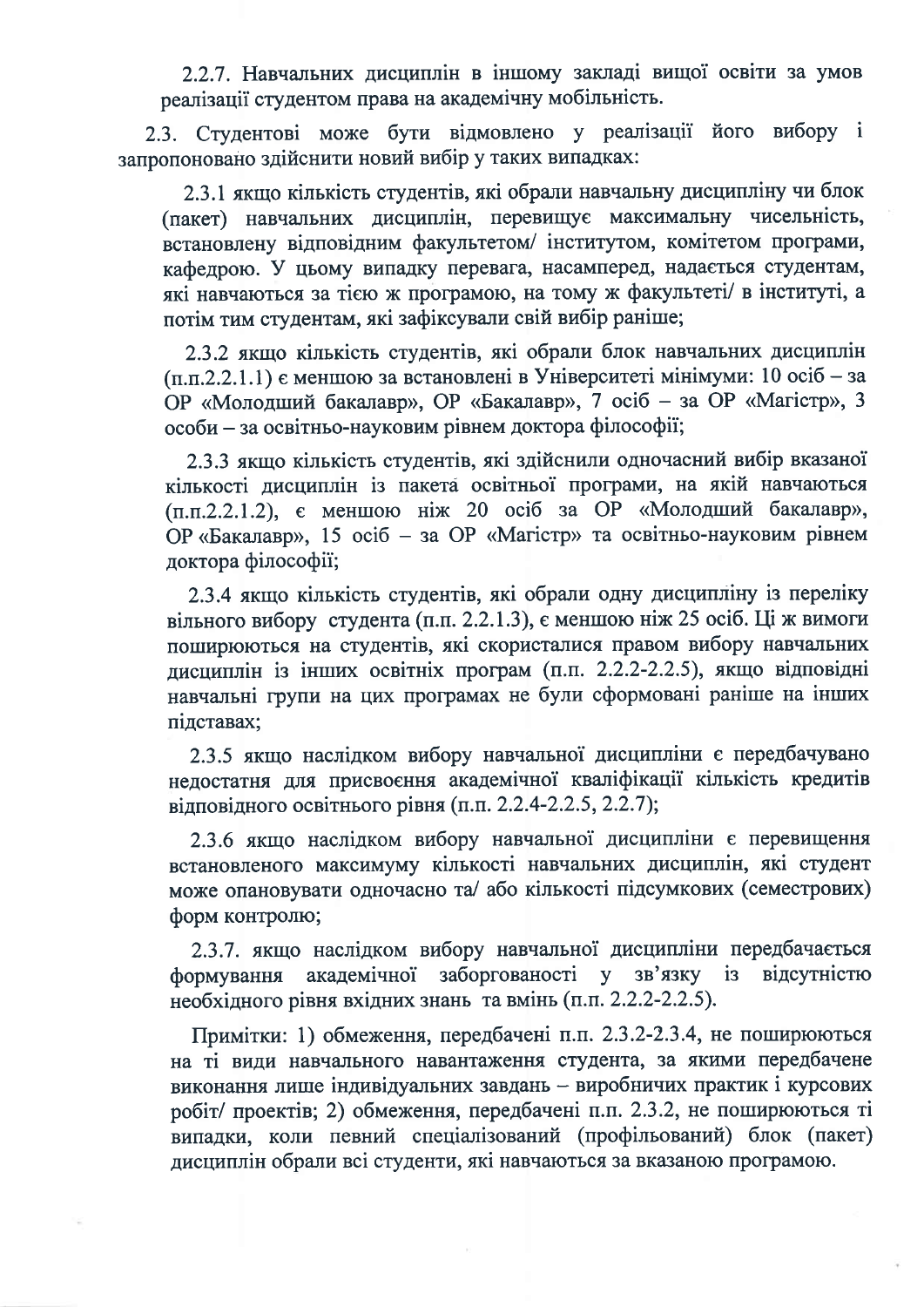2.4. У випадку, якщо студенту відмовлено у здійсненому ним виборі із причин, зазначених у пункті 2.3, йому надається можливість здійснити повторний вибір із переліку дисциплін (блоків, пакетів дисциплін), групи/ потоки за якими вже сформовані відповідно до встановлених в Університеті мінімальних вимог до чисельності студентів у групах/ потоках, і де немає перевищення встановлених факультетами/ інститутами/ комітетами програми/ кафедрами максимумів, а також які не призведуть до повторної відмови з причин, викладених у підпунктах 2.3.5-2.3.7.

2.5. Обрані студентом навчальні дисципліни (блоки, пакети дисциплін) затверджуються деканом/ директором факультету/ інституту, на якому навчається студент, як невід'ємна складова індивідуального навчального плану студента. Невиконання будь-якої з позицій індивідуального навчального плану є академічною заборгованістю. Зміна студентом свого вибору після його можлива затвердження виключно за письмовим дозволом лекана факультету/директора інституту. При цьому зміна обраних дисциплін (блоків, пакетів дисциплін) після початку навчального семестру, в якому вони викладаються, не допускається взагалі.

Примітка: приймаючи рішення на підставі заяви студента щодо зміни вибору навчальної дисципліни (блоку, пакету дисциплін), декан факультету/ директор інституту керується обмеженнями, вказаними в п.2.3, і враховує потенційні негативні наслідки такої зміни для забезпечення надання освітньої послуги за вибором інших студентів.

2.6. Після реалізації студентами свого права вільного вибору, кафедри (комітети освітніх програм), дисципліни яких були обрані студентами, можуть у виняткових випадках (з огляду на тенденції розвитку галузі та на особливості адміністрування освітніх програм) запропонувати студентам заміну однієї або кількох навчальних дисциплін, за умови, що відповідне рішення може бути прийняте тільки після отримання згоди студентів, які обрали ці дисципліни.

Примітка: внесення змін не може мати наслідком формування груп і потоків, у яких порушуються встановлені в Університеті мінімальні вимоги до чисельності студентів.

2.7. Якщо студент у встановлені терміни без поважних причин не скористався своїм правом вибору навчальної дисципліни (блоку, пакетів дисциплін), відповідні позиції його індивідуального навчального плану визначаються за пропозиціями випускової кафедри (комітету освітньої програми, на якій він навчається) групою забезпечення навчального процесу відповідного факультету/інституту і затверджуються розпорядженням декана/ директора. Відмова студента виконувати сформований у такий спосіб навчальний план є грубим порушенням навчальної дисципліни і студент відраховується з Університету за невиконання індивідуального навчального плану.

2.8. За результатами реалізації права студента на вільний вибір до його індивідуального плану мають бути включені види навчального навантаження, сукупний (обов'язкової і вибіркової складової разом) обсяг яких (у кредитах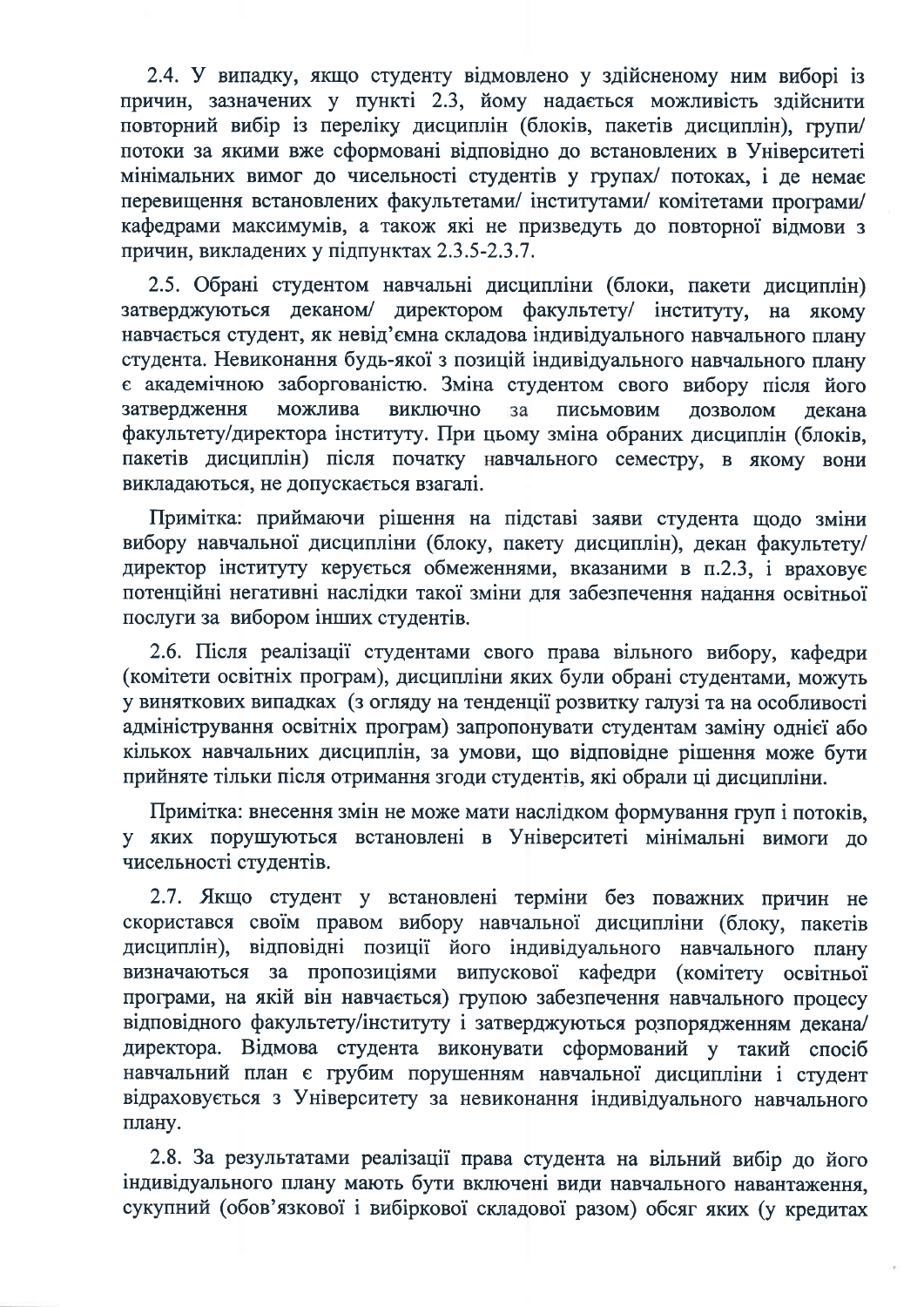ЄКТС) дозволяє зарахування виконання річного навчального плану (60 кредитів ЄКТС за денною формою навчання) і переведення на наступний курс або допуск до підсумкової атестації. Сформована в результаті реалізації права студентів на вільний вибір дисциплін диспропорція у розполілі кредитів між семестрами не повинна перевищувати 20%, крім випадків, передбачених  $\Pi$ ,  $\Pi$ ,  $2.2.7$ .

2.9. Сукупний обсяг обов'язкової і вибіркової складових індивідуального плану студента, незалежно від шляхів реалізації права на вільний вибір дисциплін, повинен відповідати вказаному в освітній програмі, за якою навчається студент.

### 3. Порядок вибору студентами навчальних дисциплін

3.1. Терміни проведення процедур вибору студентами навчальних дисциплін визначаються із необхідності своєчасного (для планування та організації освітнього процесу, його методичного і кадрового забезпечення) формування контингенту студентів у групах і потоках.

3.1.1. Студенти реалізовують своє право вибору навчальних дисциплін (пакетів, блоків), як правило, не пізніше початку весняного семестру, який передує навчальному року, під час якого передбачене їх вивчення. Єдиний Університету графік ДЛЯ затверджується розпорядженням pektopa/ проректора з науково-педагогічної роботи.

3.1.2. Для студентів, які навчаються за освітніми програмами, згідно з якими заплановано вільний вибір дисциплін у першому навчальному році, вибір організовується впродовж перших двох тижнів навчання. Єдиний для Університету графік затверджується розпорядженням ректора/проректора з науково-педагогічної роботи.

3.1.3. Для студентів, які навчаються за освітніми програмами подвійного дипломування, процедури вільного вибору дисциплін організовуються в передбаченими терміни порядком,  $\mathbf{i}$  $3a$ відповідними Уголами  $i<sub>3</sub>$ університетами-партнерами.

3.2. Процедура вибору студентами навчальних дисциплін включає шість етапів.

3.2.1. Перший етап - ознайомлення студентів із порядком, термінами і особливостями запису та формування груп для вивчення навчальних дисциплін вільного вибору в Університеті, а також із особливостями присвоєння професійних кваліфікацій за освітньою програмою, на якій навчається студент. Студентам також надаються консультації щодо реєстрації своїх корпоративної поштової скриньки, акаунту і персонального кабінету в інформаційній системі Університету. Для студентів денної форми навчання (крім тих, на кого поширюється пункт 3.1.2. - для них заходи всіх 6 етапів організовуються упродовж перших двох тижнів навчання) заходи першого етапу організовується упродовж перших чотирьох тижнів навчання, а для студентів заочної форми навчання - не пізніше як під час настановчої сесії.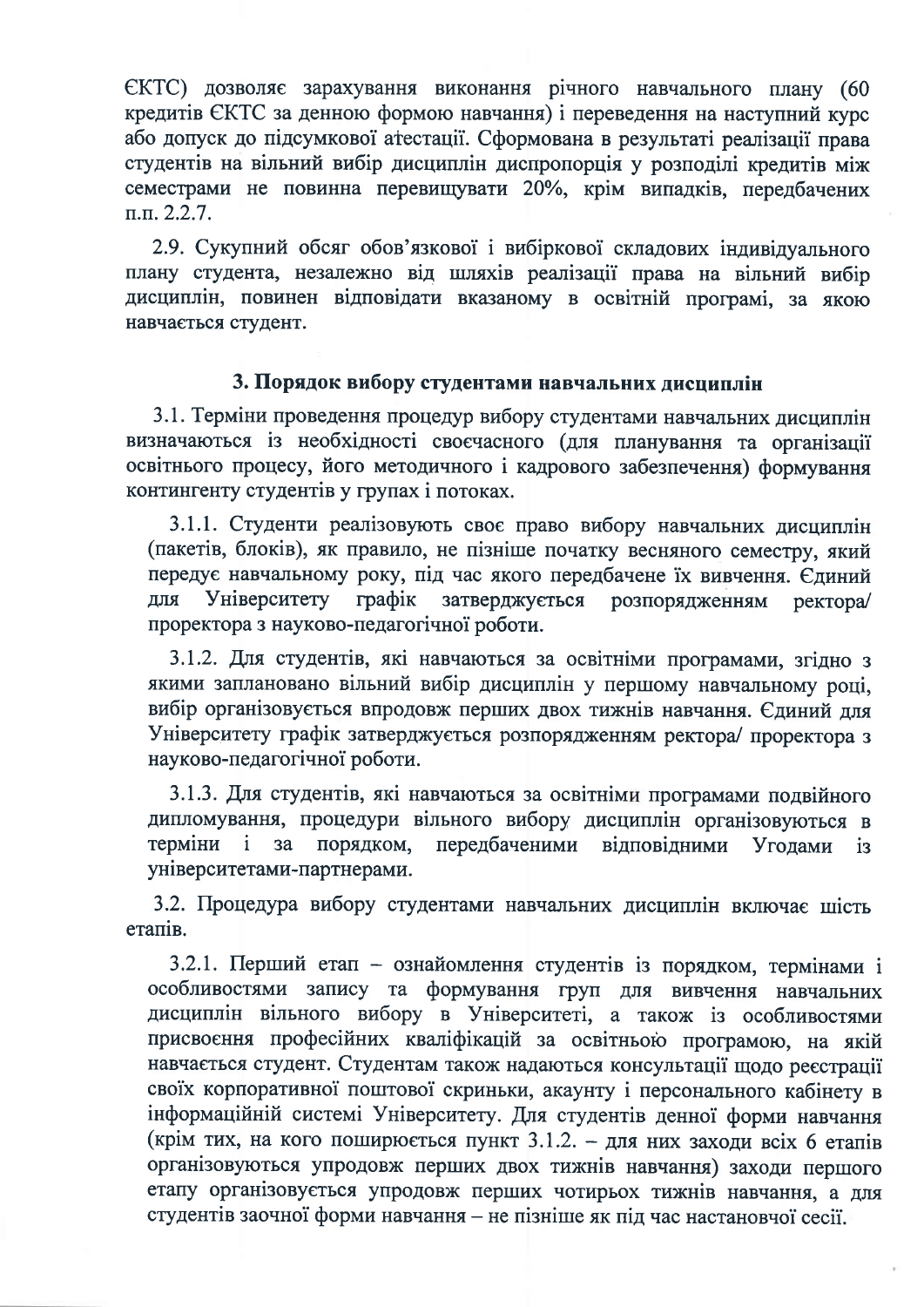3.2.2. Другий етап - ознайомлення студентів із переліками дисциплін і блоків (пакетів) вибору, які пропонуються як за програмою, за якою вони навчаються, так і за іншими програмами. Ознайомлення відбувається через можливості, сформовані в персональному кабінеті студента (переліки й анотації навчальних дисциплін), а також і з використанням інформаційного пакету. окремих сторінок сайті Університету, на сайтах факультетів/інститутів, шляхом організації зустрічей з представниками кафедр і комітетів освітніх програм тощо. Ознайомлення студентів із переліками дисциплін і блоків (пакетів) вибору може розпочинатися із перших днів навчання за освітніми програмами.

3.2.3. Третій етап - запис студентів на вивчення навчальних дисциплін (пакетів, блоків тощо). Для студентів денної форми навчання здійснюється одночасно в межах Університету за затвердженим графіком. Для студентів заочної форми навчання - за графіками, затвердженими факультетами/ інститутами в діапазоні термінів, встановлених загальноуніверситетським графіком. Тривалість етапу не може перевищувати два тижні. Заяви студентів приймаються, як правило, через персональний кабінет студента в інформаційній системі Університету. Допускається прийом заяв у паперовій формі; при цьому якщо студент подав різні заяви (незалежно від форми подання), дійсною вважається та, яка подана останньою, але під час визначеного відповідним розпорядженням терміну. У зв'язку з відмінністю часу, необхідного на опрацювання заяв, останній термін подачі заяв у паперовій формі встановлюється раніше ніж для подачі заяв в електронній формі.

3.2.4. Четвертий етап - опрацювання заяв студентів факультетами/ інститутами/ комітетами освітніх програм, перевірка контингенту студентів і попереднє формування груп на спеціалізації (профілі), а також мобільних груп вибіркових дисциплін. Здійснюється вивчення ЛЛЯ відповідальними працівниками груп забезпечення навчального процесу із використанням функціоналів інформаційної системи Університету. За результатами етапу студентам, вибір яких не може бути задоволений з причин, перелічених у пункті 2.3, повідомляється про відмову (із зазначенням причини) і пропонується зробити вибір із скоригованого (див. пункт 2.4) переліку. Тривалість етапу не перевищує 5 робочих днів.

3.2.5. П'ятий етап - повторний запис студентів на вивчення навчальних дисциплін (пакетів, блоків тощо) здійснюється за правилами, наведеними в підпункті 3.2.6., для студентів денної форми - одночасно в межах Університету. Тривалість етапу - не більше календарного тижня.

3.2.6. Шостий етап - остаточне опрацювання заяв студентів факультетами/ інститутами/ комітетами освітніх програм, прийняття рішень щодо студентів, які не скористалися правом вільного вибору (пункт 2.7), перевірка контингенту студентів і формування груп на спеціалізації (профілі), а також мобільних груп для вивчення вибіркових дисциплін. Опрацювання здійснюється відповідальними працівниками груп забезпечення навчального процесу із використанням функціоналів інформаційної системи Університету.